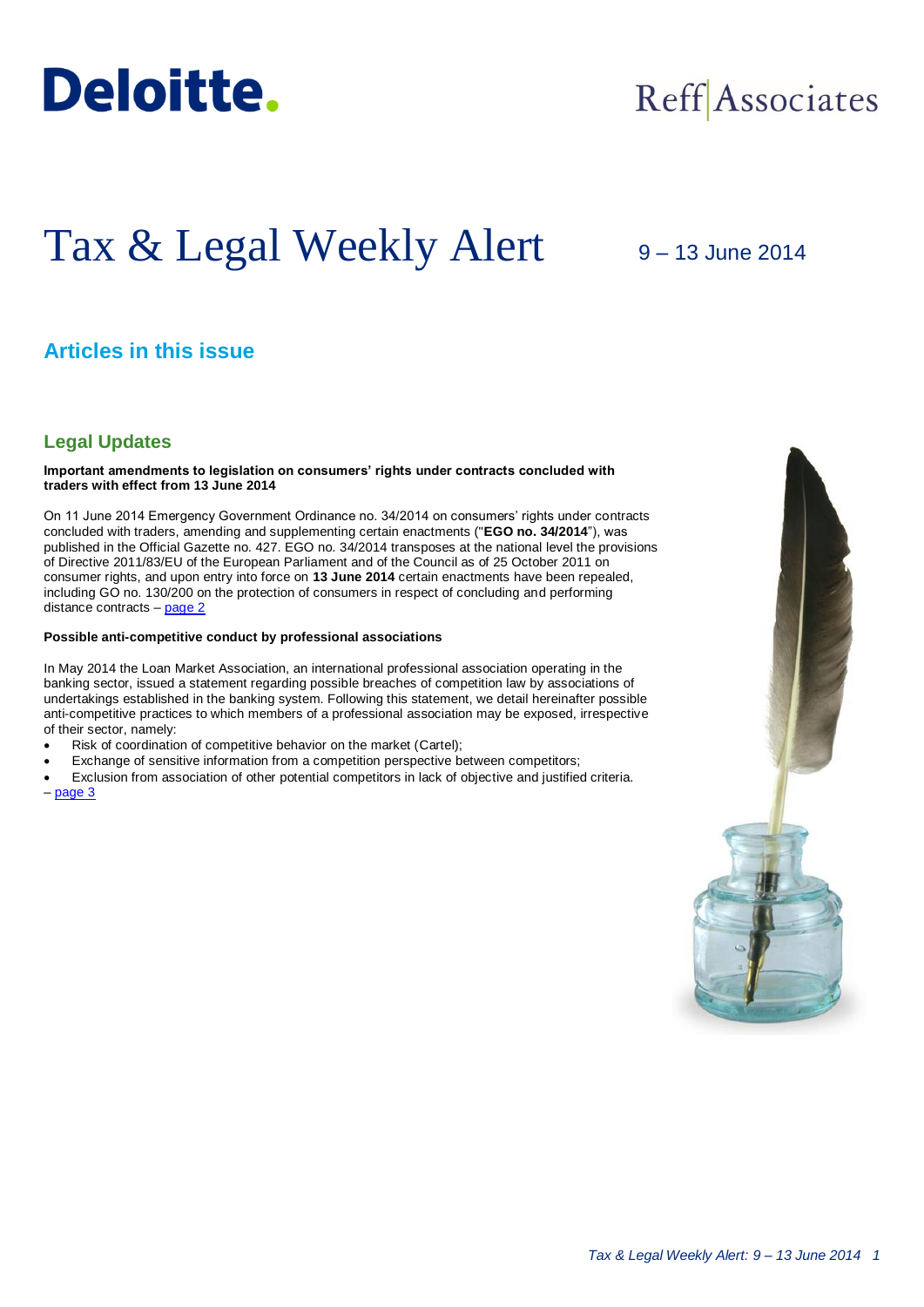## **Important amendments to legislation on consumers' rights under contracts concluded with traders with effect from 13 June 2014**

On 11 June 2014 Emergency Government Ordinance no. 34/2014 on consumers' rights under contracts concluded with traders, amending and supplementing certain enactments ("**EGO no. 34/2014**"), was published in the Official Gazette no. 427. EGO no. 34/2014 transposes at the national level the provisions of Directive 2011/83/EU of the European Parliament and of the Council as of 25 October 2011 on consumer rights, and upon entry into force on **13 June 2014** certain enactments have been repealed, including GO no. 130/200 on the protection of consumers in respect of concluding and performing distance contracts.

Among the most important amendments brought by EGO no. 34/2014 are the following:

- Unlike the previous applicable enactment, EGO no. 34/2014 is also applicable to contracts for electronic communications or certain services as well as for accessing and connecting to the public electronic communications networks and also for providing terminal equipment related to services performed.
- EGO no. 34/2014 provides more **detailed information that traders must provide to consumers**, both pre-contractual and contractual information, and also **specific formal requirements** for concluding valid contracts.
- **The consumer has the right of withdrawal** (previously the right of unilateral termination) which shall be exercised **within 14 days**. The trader's failure to provide the consumer with the information related to the right of withdrawal triggers an extended withdrawal period of 12 months starting from the end of the initial withdrawal period of 14 days.
- The right of withdrawal may be exercised under one of the following ways, with the trader making available (in electronic form) to the consumer the corresponding options:
	- i. **the model withdrawal form** (Annex of EGO no. 34/2014);
	- ii. any other **unequivocal statement setting out the consumer's decision to withdraw from the contract**.

In such situations, the trader shall communicate to the consumer. without delay, under a durable medium, a receipt acknowledging such withdrawal. It is important to note that, under EGO no. 34/2014, the burden of proof for exercising the right of withdrawal shall be on the consumer.

- In case of exercising the withdrawal right, the trader **shall reimburse all payments received** from the consumer **no later than 14 days** from the day on which he is informed of the consumer's decision to withdraw from the contract.
- As a general rule, the consumer shall only bear the direct cost of returning the goods. Additionally, the consumer is also liable for:
	- i. the supplementary costs triggered by another type of delivery than the standard delivery offered by the trader, expressly opted for by the consumer; and
	- ii. any diminished value of the returned goods, resulting from the handling of those goods.
- <span id="page-1-0"></span> EGO no. 34/2014 expressly provides that the consumer's express consent has to be previously obtained for any additional payments related to the trader's main contractual obligation initially agreed upon; otherwise the consumer is entitled to reimbursement of such payments. Additionally, traders are not allowed to charge consumers for using certain means of payment if those fees exceed the cost borne by the trader for using such means.
- Unlike the previous legislation, EGO no. 34/2014 provides additional exceptions with respect to contracts under which the right of withdrawal cannot be exercised, namely:
	- i. the supply of sealed goods which are *not* suitable for return due to health protection or hygiene reasons and were unsealed after delivery;
	- ii. contracts where the consumer has specifically requested a visit from the trader for the purpose of carrying out urgent repairs or maintenance; or
	- iii. the supply of digital content which is *not* supplied on a tangible medium if the performance has begun with the consumer's prior express consent and his acknowledgment that he thereby loses his right of withdrawal.
- With respect to matters of passing on risks, the risk of loss or damage of the goods shall pass on to the consumer when acquiring the physical possession of the goods. As an exception, the risks are passed on to the consumer upon delivery to the carrier chosen by the consumer.
- Unless the parties have agreed otherwise on the time of delivery, the trader shall deliver the goods without undue delay, but in any case no later than 30 days from the conclusion of the contract. Otherwise, the consumer shall call upon the trader to make the delivery within an additional period of time appropriate to the circumstances.
- In case of termination of the contract, the trader **shall reimburse** the consumer **all sums** paid under the contract no later than **7 days** as of the date the decision of termination was communicated.
- In case of failure to comply with the provisions of EGO no. 34/2014, fines up to Lei 5,000 can be applied. Minor offences are ascertained and penalties applied by the National Authority for Consumer Protection and the National Authority for Management and Regulation in Communications (for the contracts on electronic communication services concluded by suppliers with consumers).

We remain at your disposal for identifying legal solutions for any specific situation your company may face regarding these matters.

#### **Should you have any questions please do not hesitate to contact us:**

**[Georgiana Singurel](mailto:gsingurel@deloitteCE.com)** Attorney at law +40 21 207 52 86

#### **[Silvia Axinescu](mailto:maxinescu@deloittece.com)** Attorney at law

+40 21 207 54 28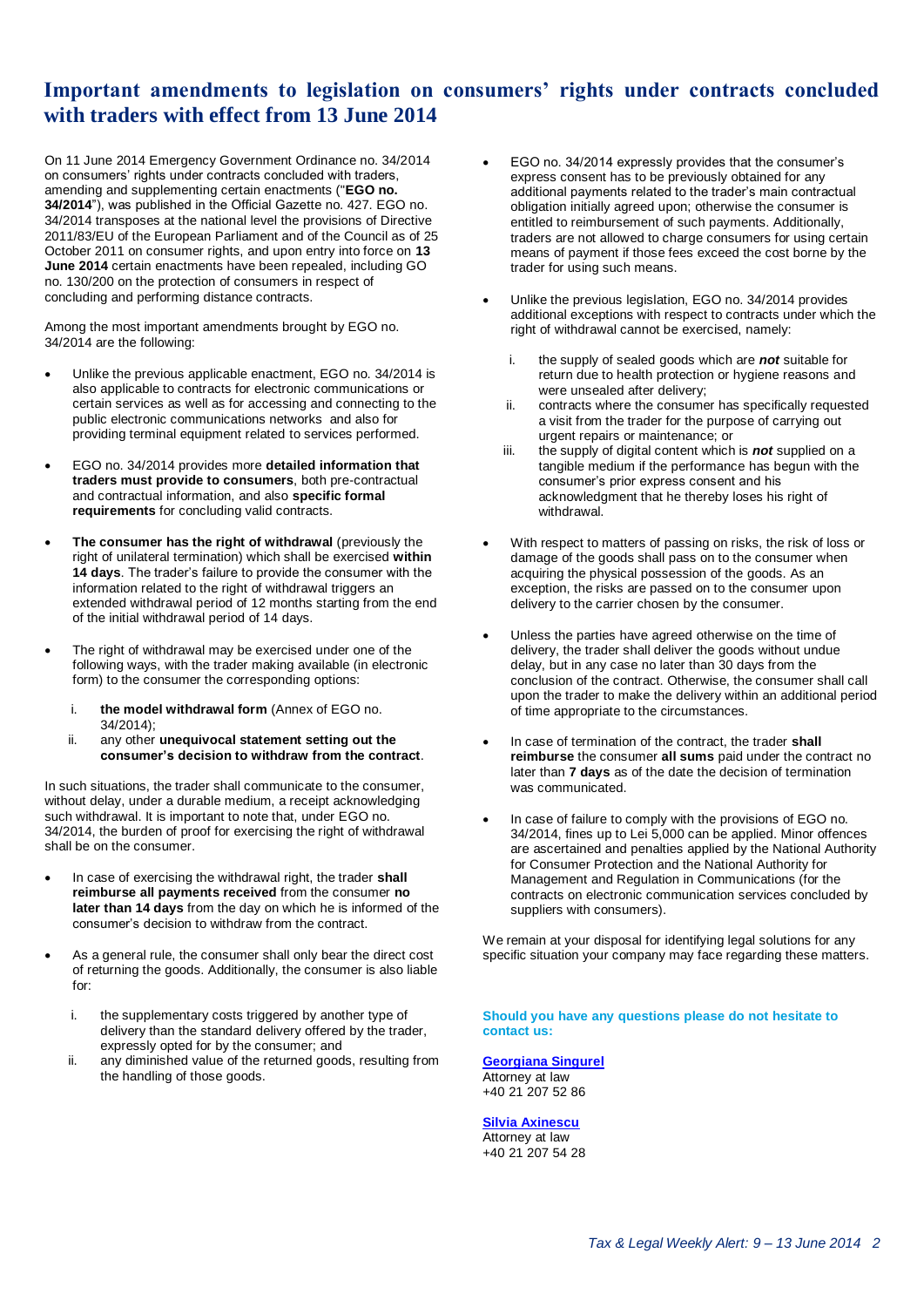## **Possible anti-competitive conduct by professional associations**

In May 2014 the Loan Market Association, an international professional association operating in the banking sector, issued a statement regarding possible breaches of competition law by associations of undertakings established in the banking system. The statement can be accessed at the following [link.](http://www.lma.eu.com/uploads/files/Competition%20Law_Loan%20Market%20Association%20note%20for%20members.pdf?utm_medium=email&utm_campaign=LMA%20May%202014%20Monthly%20Update&utm_content=LMA%20May%202014%20Monthly%20Update+CID_0d412306ba894d3eb21d68ce61a02147&utm_source=Campaign%20Monitor&utm_term=Click%20here)

Since professional associations' meetings may constitute the premises for the emergence of horizontal agreements regardless of the field where they are established, we detail hereinafter possible anti-competitive practices to which members of a professional association may be exposed, irrespective of their sector.

#### **1. Cartel**

Establishing a professional association does not raise competition law issues by itself. However, the professional association could be a convenient forum for competitors to meet in order to coordinate their market behavior, i.e. fix prices, limit the provision of services, share customers and geographic markets and align their behaviors during biddings.

In order to limit the risk of anti-competitive practices within professional associations we recommend caution in managing the following aspects:

- Approving the agenda of the meetings in advance and transmitting it to all members;
- Discussing in the meeting only those aspects which serve the purpose of the association;
- Drafting the minutes of the meetings such that conversations of the members and their intention to apply a particular practice are clearly recorded.
- **2. Exchange of sensitive information from a competition perspective**

Exchanging sensitive information which has not been made public can be performed directly (through discussions between competing companies) or indirectly (through professional associations). In this context, sensitive information that should not be sent to competing companies can be related, for example, to prices, customer lists, production costs, quantities, turnovers, sales, marketing plans, investments, technologies or research and development programs.

From a competition law perspective, the risk refers to an indirect effect on competition by coordinating the market behavior, since it is believed that exchanging information reduces the uncertainty regarding competitors' actions and the independent market behavior.

Preventively, association members should avoid the inappropriate exchange of information by:

- Providing reports with aggregated date and non-confidential information and anonymizing sensitive issues;
- Developing a "black boxing" system by designating one of the association's members to receive and centralize confidential information from all the members and refrain from transmitting it to competing members;
- If a company receives sensitive data from a competitor, it should formally reject unsolicited information by a clear statement that it does not want to receive such data.

#### <span id="page-2-0"></span>**3. Exclusion of other potential competitors**

Professional association membership criteria should be established objectively so that excluded companies do not suffer a competitive disadvantage by not being allowed to benefit from the studies/reports/standards developed by the association or its members.

To avoid restriction of competition:

- Criteria for admission in the association must be clear, objective and justified;
- Access to the association's meetings and its working groups must be non-discriminatory;
- The results of the association's activities must be disseminated to all members.

#### **Should you have any questions please do not hesitate to contact us:**

#### **[Andrei Burz Pinzaru](mailto:aburzpinzaru@deloittece.com)**

Attorney at law +40 21 207 52 05

#### **[Florentina Munteanu](mailto:fmunteanu@deloittece.com)**

Attorney at law +40 21 207 52 75

#### **[Andrea Grigoras](mailto:agrigoras@deloittece.com)**

Attorney at law +40 21 207 98 16